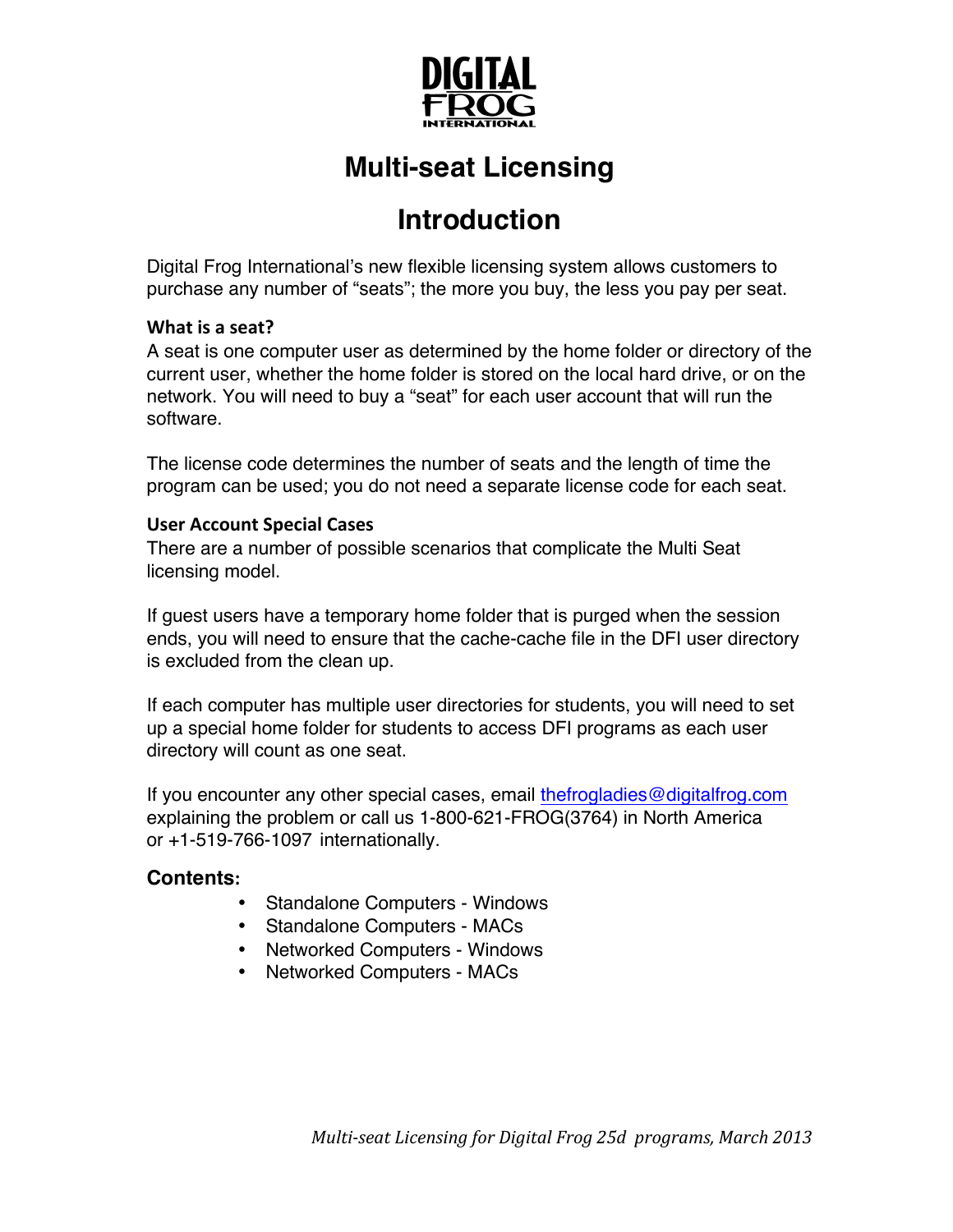

## **Standalone Computers - Windows**

#### **Step 1: If you received a disc:**

**Run** the installer on the number of machines for which you purchased licensing – be sure to note where the program is being installed and where the shortcut will be put.

### **If you do not have a disc:**

• **Download** the program here: http://download.digitalfrog.com

If you are set up for bit torrent downloads, we recommend this method. If you are not set up for bit torrent downloads, or have trouble with the torrent download use the Direct Download.

- **Copy** the downloaded installer to the number of computers for which you purchased licensing.
- **Run** the installer on each machine be sure to note where the program is being installed and where the shortcut will be put.

**Step 2: Set up** the program on each machine. You will need:

- an internet connection,
- the user id associated with the license (usually an email address) and the license code.
- to download QuickTime from the Apple website if it is not already installed.

*Note 1: The user id and license will not be requested again, but will be used by Digital Frog to monitor the number of licensed users.*

*Note 2: The Teacher Guide is password-protected as it contains suggested answers; the password is shown on your invoice. If you want to customize the workbook materials to more closely fit your curriculum, email thefrogladies@digitalfrog.com. Program text files are also available upon request*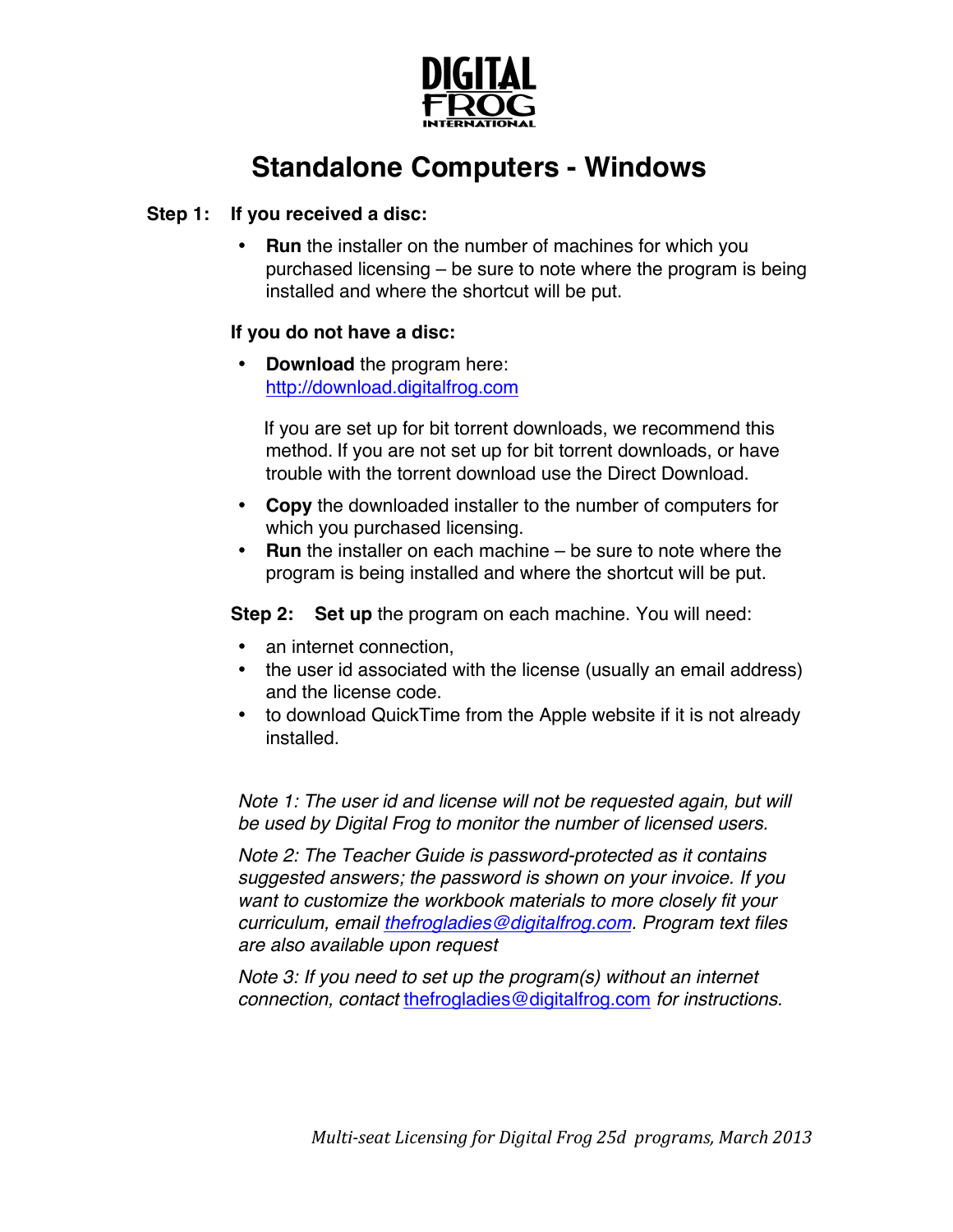

## **Standalone Computers – MACs**

#### **Step 1: If you received a disc:**

• **Copy** the relevant program folder to the number of computers for which you purchased licensing.

#### **If you do not have a disc:**

• **Download** the program here: http://download.digitalfrog.com

If you are set up for bit torrent downloads, we recommend this method.

If you are not set up for bit torrent downloads, or have trouble with the torrent download use the Direct Download.

- **Double click** on the .dmg file to mount the disk image, and copy the contents of the disk image to an appropriate location on the hard drive.
- **Copy** the program folder to the number of computers for which you purchased licensing.
- **Step 2: Set up** the program on each machine. You will need:
	- an internet connection.
	- the user id associated with the license (usually an email address) and the license code.

*Note 1: The user id and license will not be requested again, but will be used by Digital Frog to monitor the number of licensed users.*

*Note 2: The Teacher Guide is password-protected as it contains suggested answers; the password is shown on your invoice. If you want to customize the workbook materials to more closely fit your curriculum, email thefrogladies@digitalfrog.com. Program text files are also available upon request*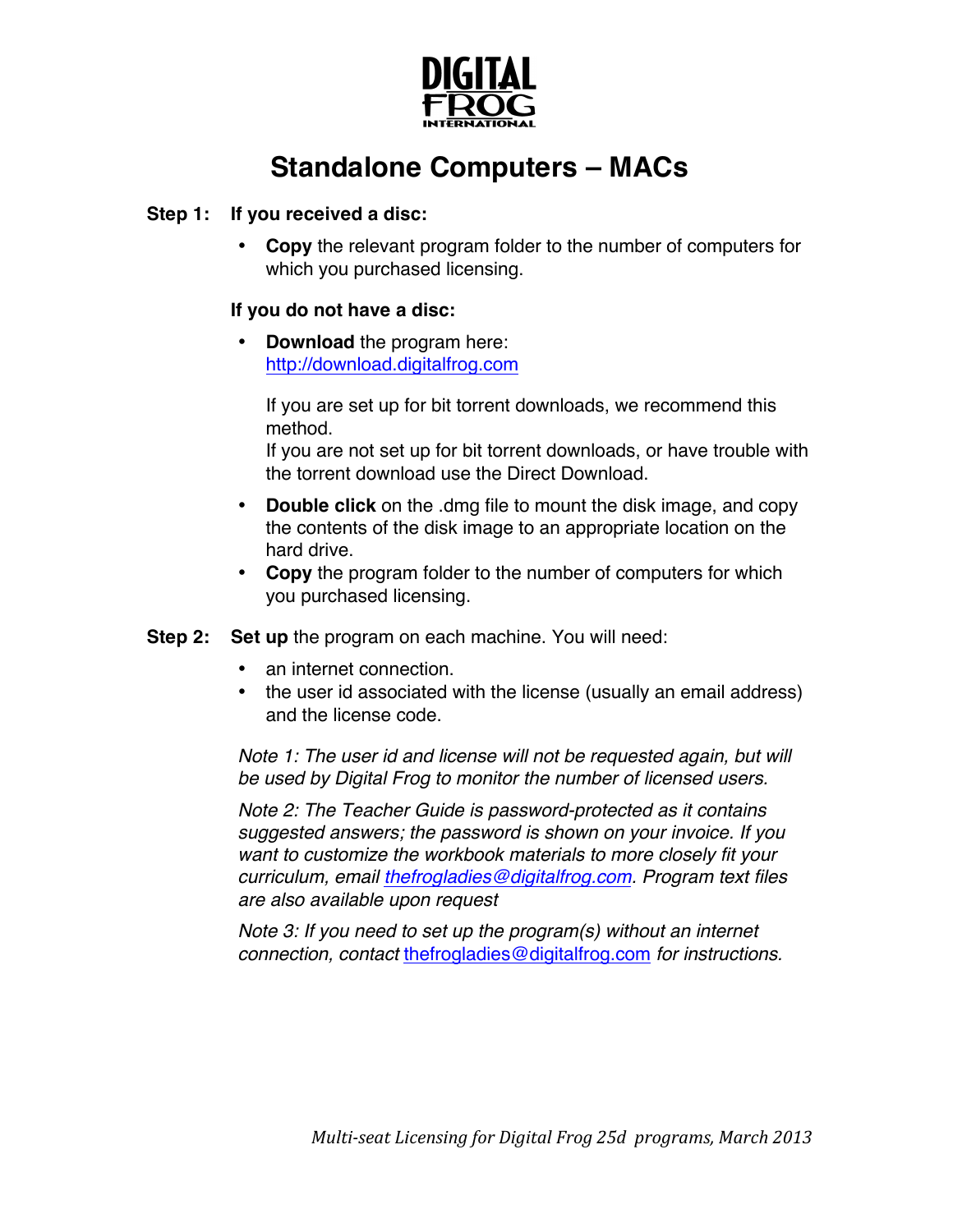

## **Networked Computers - Windows**

#### **Step 1: If you received a disc:**

• **Run** the installer on the Server – be sure to note where the program is being installed and where the shortcut will be put.

#### **If you do not have a disc:**

• **Download** the program here: http://download.digitalfrog.com

If you are set up for bit torrent downloads, we recommend this method. If you are not set up for bit torrent downloads, or have trouble with the torrent download use the Direct Download.

- **Run** the installer on the Server be sure to note where the program is being installed and where the shortcut will be put.
- **Create** a shortcut to the application on the Server on each Client computer
- **Step 2: Set up** the program on each machine. You will need:
	- an internet connection.
	- the user id associated with the license (usually an email address) and the license code.
	- to download QuickTime from the Apple website if it is not already installed.

*Note 1: The user id and license will not be requested again, but will be used by Digital Frog to monitor the number of licensed users.*

*Note 2: The Teacher Guide is password-protected as it contains suggested answers; the password is shown on your invoice. If you want to customize the workbook materials to more closely fit your curriculum, email thefrogladies@digitalfrog.com. Program text files are also available upon request*